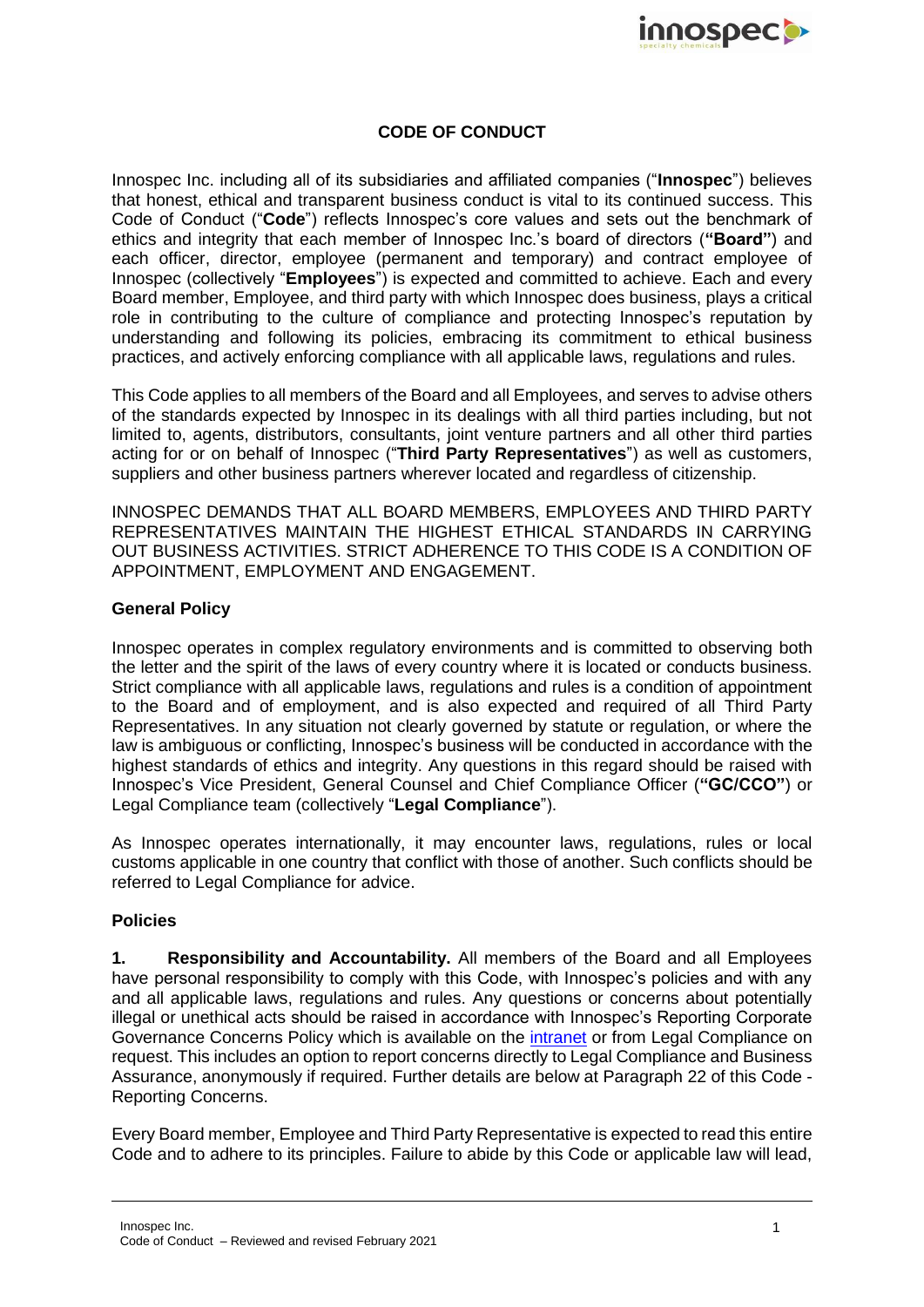

in the case of Employees, to disciplinary measures appropriate to the violation, up to and including dismissal and in the case of Board members and Third Party Representatives, to termination of their appointment or engagement.

All Board members and all Employees are expected to show respect and consideration for all other Board members and Employees and in all business dealings.

**2. Additional Responsibilities of Officers, Board Members, Directors and Senior Managers.** Innospec leaders are responsible not only for their own actions but also for fostering a culture in which compliance with Innospec policy and applicable law is at the core of business activities. Officers, Board members, directors and senior managers are expected to demonstrate leadership on ethical matters, to observe the highest standards of ethical conduct and to promote open and honest communications. They must at all times be diligent in observing this Code and remain alert for potentially unethical or illegal conduct.

**3. Quality of Public Disclosures.** Innospec has a responsibility to communicate effectively with shareholders so that they are promptly provided with full and accurate information in all material respects regarding Innospec's financial condition and business operations. Innospec's public communications, including reports and documents filed with or submitted to government agencies including the US Securities and Exchange Commission, must be timely and must demonstrate full, fair, accurate and understandable disclosure.

**4. Conflicts of Interest.** All Employees have a primary obligation to Innospec. No Board member or Employee shall engage in any business or other activity whether in an employed, self-employed or unpaid capacity which may give rise to a conflict with Innospec's interests.

- 4.1. General Guidance. Business decisions and actions must be in Innospec's best interests, in compliance with all applicable laws, regulations and rules and must not be motivated by personal considerations or relationships. Business decisions made on behalf of Innospec should be of sound judgement and independent of personal relationships with for example prospective, current or past members of the Board, Employees, customers, suppliers, competitors or regulators. General guidelines relating to some of the most common examples of potential conflicts of interest are set out below in this Paragraph 4.
- 4.2. Disclosure. Board members and Employees are required to disclose to Legal Compliance, any situation, material transaction or relationship that may or could appear to be, a conflict of interest. When in doubt, it is best to disclose.
- 4.3. Outside Employment. Neither Board members nor Employees may work for, or receive payments for services from, any customer, supplier or competitor of Innospec without prior approval from Innospec's GC/CCO. Any outside activity must be strictly separated from employment with Innospec and should not harm Innospec's interests or its business.
- 4.4. Third Party Board Memberships. Serving on the board of directors or performing a similar function for a third party, including any quasi-government organization, requires prior approval from the GC/CCO. Helping the community by serving on boards of not-for-profit or charitable community organizations is encouraged, and does not require prior approval.
- 4.5. Family Members and Close Personal Relationships. Neither Board members nor Employees must seek to obtain special treatment or other advantage from Innospec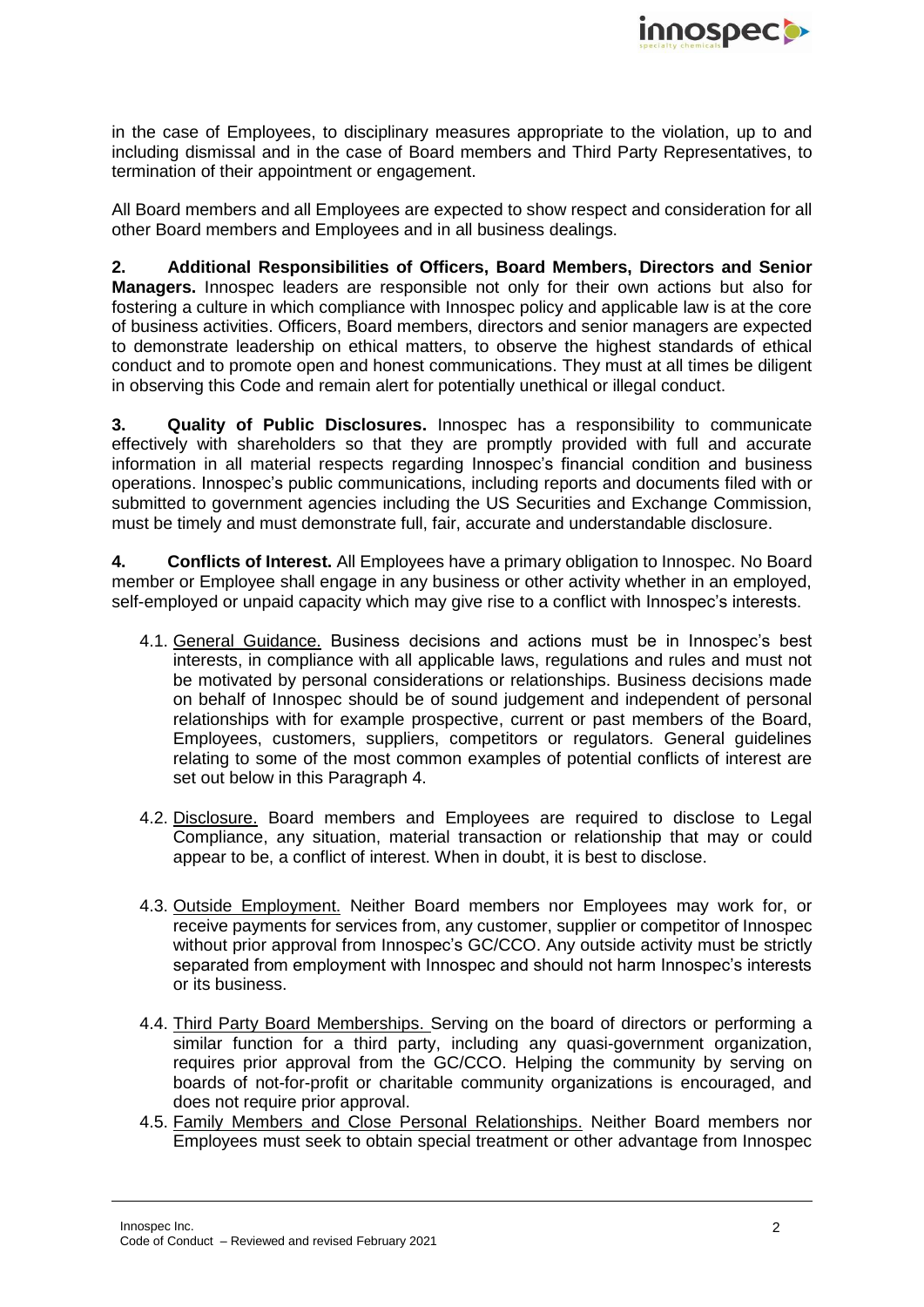

for family members or friends or for businesses in which family members or friends have an interest.

4.6. Investments in Other Entities. Neither Board members nor Employees must allow their investments to influence, or appear to influence, any judgement made on Innospec's behalf (which should remain independent). The appearance of a conflict of interest is most likely to arise if any such individual has an investment in a third party that may be impacted by business decisions they make on behalf of Innospec. Innospec recognizes that its Board members and Employees may have passive investments in such third parties through mutual funds or otherwise and does not explicitly prohibit such passive investments. However, if a Board member or an Employee has any doubt about how any type of investment might be perceived, it should be disclosed to Legal Compliance for advice.

**5. Fraud or Other Criminal Conduct.** Innospec is committed to the elimination of fraud (including money laundering) and all other criminal offenses, to the rigorous investigation of any suspected wrongdoing and, where fraud or any other criminal act is discovered, to ensure that matters are appropriately handled and reported. If there is reason to suspect that fraud, or any other offense involving or relating to Innospec or Innospec's business, has been committed or that there has been a serious infringement of Innospec's policies or rules, the matter should be promptly reported in accordance with Paragraph [22](#page-6-0) of this Code – Reporting Concerns. Examples include:

- (i) theft or abuse of property;
- (ii) abuse of a position of trust;
- (iii) deception or falsification of records (e.g. fraudulent financial reporting, time-recording or expense claims);
- (iv) concealment of illegally obtained funds.

**6. Third Party Representatives.** Third Party Representatives can only be engaged, or their engagement renewed, with prior approval of Legal Compliance following due diligence enquiry in accordance with Innospec's Third Party Representative Compliance Approval User Guide which is accessible on the [intranet](http://innospecportal.innospec.itnet.octel/bs/legal/compliance/Pages/default.aspx) or from Legal Compliance. All Third Party Representatives must comply with this Code, the terms of all agreements they have with Innospec and with all applicable laws.

**7. Competition Law and Antitrust Compliance.** Innospec competes vigorously for business and in doing so is committed to complying with all applicable antitrust and competition laws. Board members, Employees and Third Party Representatives must not engage in practices that would violate any such laws and all Board members and Employees must comply with Innospec's Competition Law Policy which is accessible on the [intranet](http://innospecportal.innospec.itnet.octel/bs/legal/compliance/Pages/default.aspx) or from Legal Compliance.

**8. Commercial and Political Inducement Payments.** Innospec often conducts business with governments and government-owned enterprises and interacts regularly with government agencies, officials and public international agencies. In every instance, Board members, Employees and Third Party Representatives must apply the highest ethical standards and comply with all applicable laws, regulations and rules.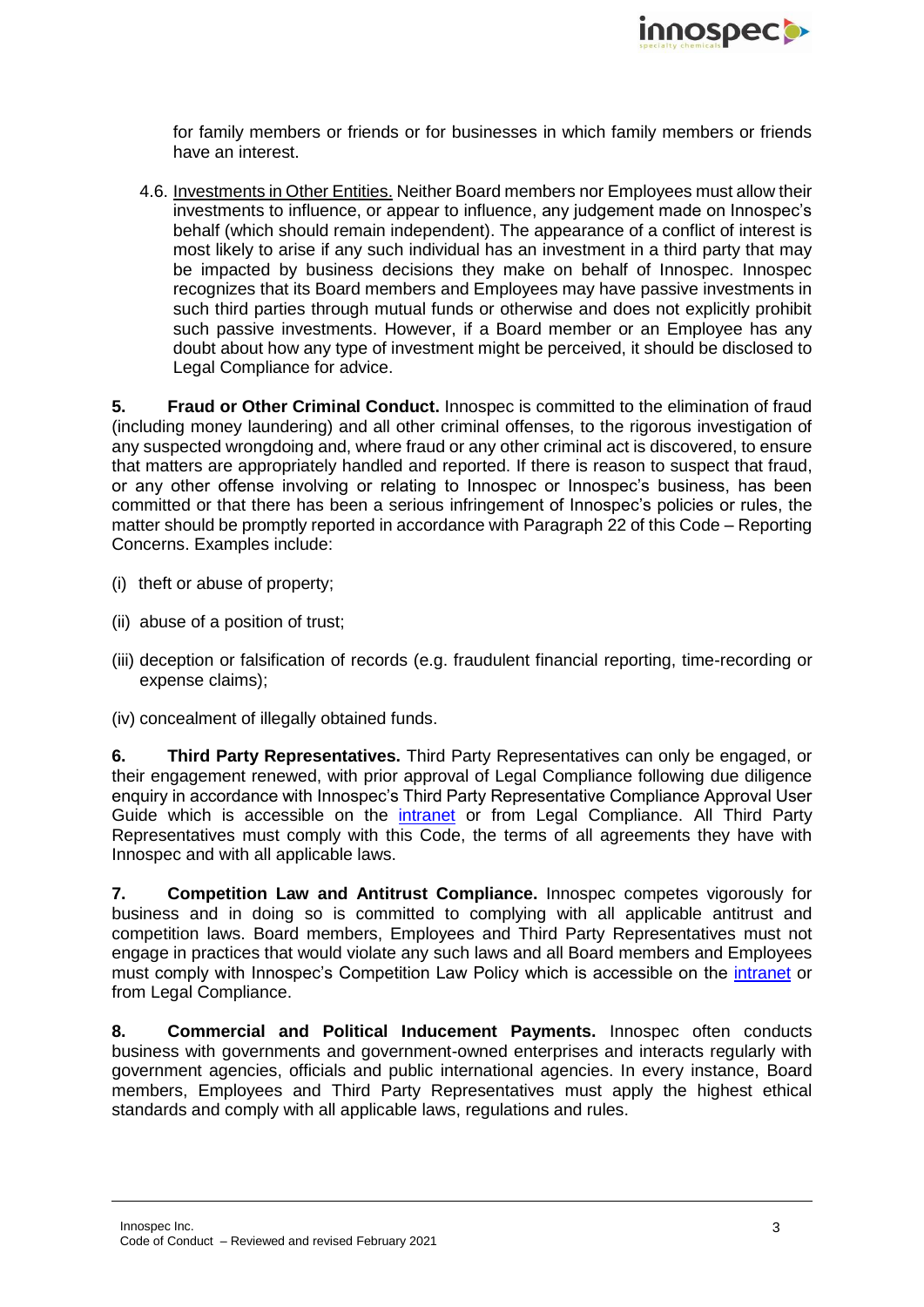

Board members, Employees and Third Party Representatives are prohibited from offering, promising, giving or accepting anything of value which is intended to influence any act or business decision, secure any improper advantage or compromise independent judgement.

All Board members, Employees and Third Party Representatives must comply with Innospec's Anti-Corruption Policy which is accessible on Innospec's website or [intranet,](http://innospecportal.innospec.itnet.octel/bs/legal/compliance/Pages/default.aspx) or from Legal Compliance.

**9. Stock Trading.** Whilst trading in shares of Innospec's publicly traded securities all Board members and Employees shall comply with Innospec's Stock Trading Policy which is accessible on the [intranet.](http://innospecportal.innospec.itnet.octel/bs/legal/cl-cs-ci/Policies/Innospec%20Inc.%20Stock%20Trading%20Policy.pdf) There must be no buying or selling of such stock by anyone in possession of material non-public information.

**10. Safety, Health and the Environment.** The safety and health of every individual who may be affected by Innospec's operations is paramount. Innospec, its Board and its Employees will act positively to prevent injury, ill health, damage and loss arising from its operations and will comply with all applicable legal and regulatory requirements pertaining to safety, health and the environment.

All Board members and Employees are required to be aware of health, safety and environmental issues and to be familiar with the laws, regulations and policies applicable to their area of business. All Board members and Employees shall comply with Innospec's Safety, Health and Environment Policy, which is accessible on the [intranet.](http://innospecportal.innospec.itnet.octel/corporate/she/Innospec%20SHE%20Documents/Innospec%20SHE%20Policy/SHE%20Policy%20Jan%202020.pdf)

**11. Anti-Slavery.** Modern slavery takes various forms, including forced, bonded and child labor and human trafficking. Innospec is firmly opposed to all such practices and will not tolerate any form of unacceptable treatment of its workers in its operations or facilities, meaning amongst other things that it does not permit exploitation of children, physical punishment or abuse or involuntary servitude. All Board members, Employees and Third Party Representatives must, at all times, comply with all applicable laws, regulations and rules to avoid any act of modern slavery.

Innospec works and does business with independent third parties throughout the world, including various contractors and suppliers. Innospec requires all such third parties to follow all applicable laws, regulations and rules relating to modern slavery and any violation of modern slavery laws, regulations or rules by such third parties could constitute a material breach of their contract(s) with Innospec. Further, all such third parties should be required to promptly raise any concerns or suspicions they might have in relation to modern slavery.

Innospec's modern slavery statement is available on its website.

All Board members, Employees and Third Party Representatives must promptly report (in accordance with Paragraph [22](#page-6-0) of this Code – Reporting Concerns) any concerns or suspicions they have in relation to modern slavery in any part of Innospec's business or supply chain anywhere in the world.

**12. Political Contributions and Affiliations.** No Innospec funds or assets may be contributed to any political party or organization, or to any individual who either holds public office or is a candidate for public office, except where such a contribution is permitted by applicable law and has been authorized by Innospec's Chief Executive Officer and GC/CCO. Innospec acknowledges that Employees have their own political views; however, these should not be expressed or represented as the views of Innospec.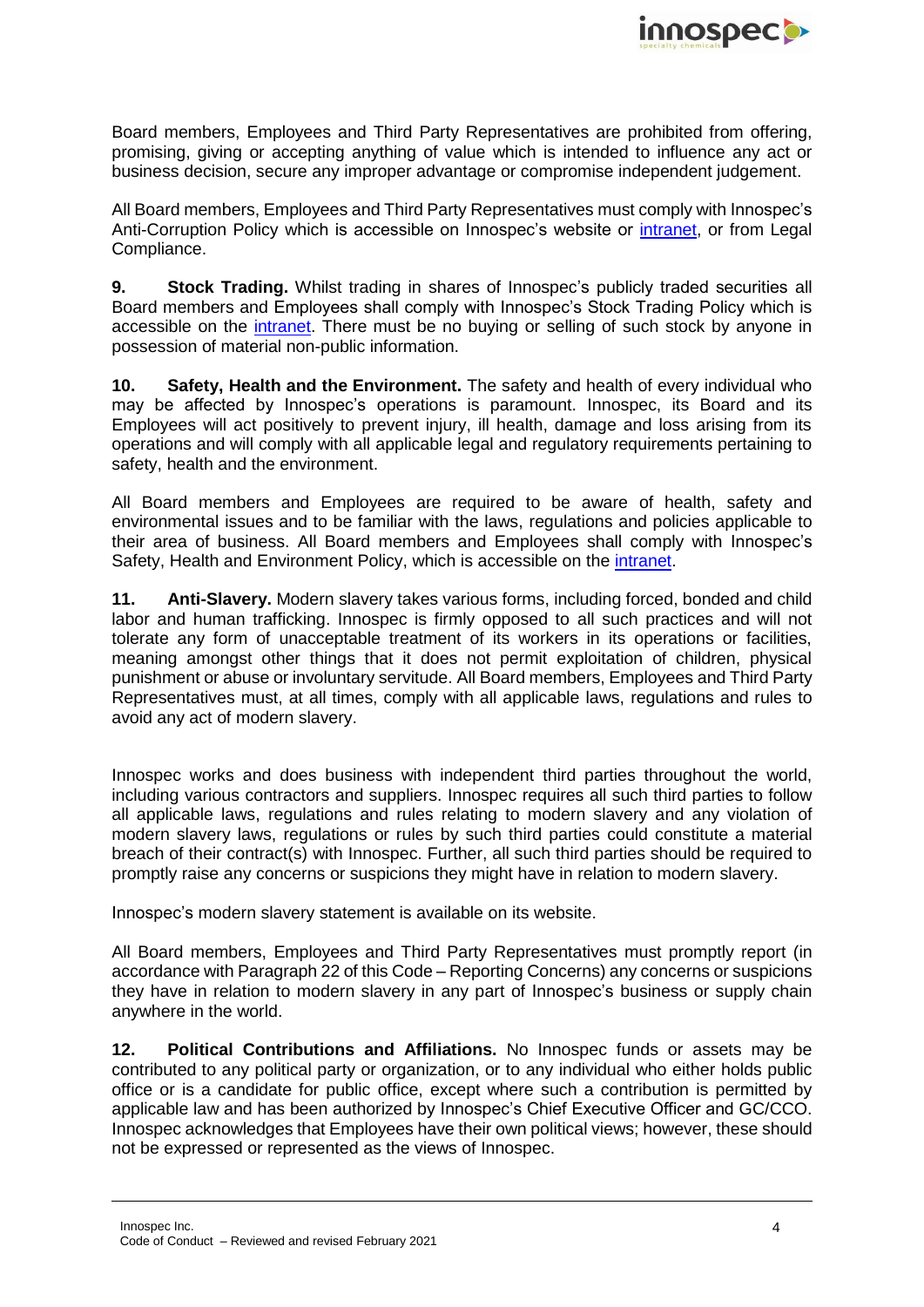

**13. Confidentiality.** Every Board member, Employee and Third Party Representative is required to keep Innospec's confidential information strictly confidential and not to disclose it to any third party without appropriate safeguards being in place. Furthermore, neither Board members nor Employees shall disclose or use confidential information belonging to any third party without appropriate permission or license, and shall comply with the terms of all confidentiality and other agreements relating to information received from third parties. Any proposed disclosure by Board members or Employees of third party information which is subject to confidentiality obligations requires prior approval from the GC/CCO. All documents and media containing confidential information must be returned to Innospec when a Board member or an Employee terminates their relationship with Innospec or leaves Innospec's employment.

The following is a non-exhaustive list of Innospec's confidential information:

- (i) Innospec's financial results before they are in the public domain;
- (ii) Innospec's trade secrets, including any business or technical information such as formulae, recipes, processes, research programs or information that is valuable because it is not generally known;
- (iii) any invention or process developed by an Employee using Innospec facilities, or trade secret information resulting from any work done for Innospec or relating to Innospec's business;
- (iv) Innospec's proprietary information such as prices or customer sales lists; and
- (v) any transaction that Innospec is or may be considering which has not been publicly disclosed.
- **14. Corporate Opportunities.** Board members and Employees are prohibited from:
- (i) using Innospec's property, information or position for personal gain in conflict with their duties to Innospec; and
- (ii) competing with Innospec.

Board members and Employees owe a duty to Innospec to advance its legitimate interests when the opportunity to do so arises.

**15. Gifts and Other Benefits.** The offering, giving and accepting of reasonable and customary gifts and other hospitality is permitted provided that the conditions of Innospec's Gifts, Hospitalities, Charitable Donations and Sponsorships Policy ("G&H Policy") are met. Innospec's G&H Policy is accessible on the [intranet](http://innospecportal.innospec.itnet.octel/bs/legal/compliance/Pages/default.aspx) or from Legal Compliance.

No gifts or other benefits may be offered, given or received with the expectation of, or to solicit, favorable consideration of any nature. Any such offer to a member of the Board, an Employee or a Third Party Representative must be refused and reported immediately to Legal Compliance.

Board members and Employees must also ensure that all reporting and approval requirements set out in Innospec's G&H Policy are complied with for all gifts and other benefits (including meals, travel and other hospitalities) offered, given or received. No cash gifts, including vouchers, gift cards, or loans must be offered, given or accepted under any circumstances.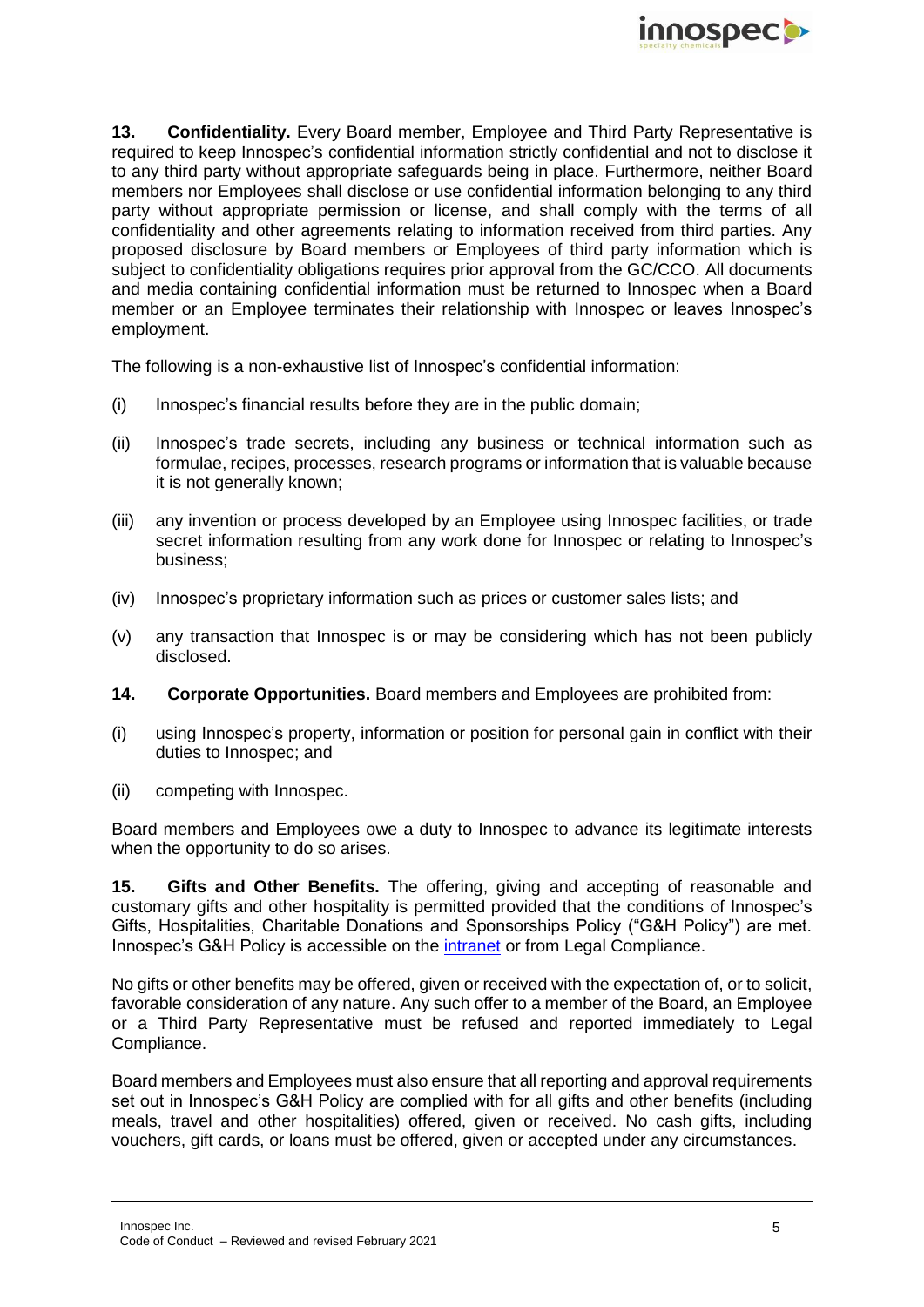

**16. Fair Dealing.** Every Board member, Employee and Third Party Representative should undertake to deal fairly with Innospec's customers, suppliers, partners and competitors, and should not seek to take advantage through manipulation, concealment, abuse of privileged or confidential information, misrepresentation of material facts or any other unfair dealing practice.

Prior to the commencement of appointment, employment or engagement, all Board members, Employees and Third Party Representatives are required to disclose the existence of any agreement (e.g. employment, non-compete, non-solicitation, confidentiality or similar) which may restrict or prohibit the performance of their duties or responsibilities to Innospec, and provide all relevant details. In no event shall a member of the Board or an Employee use any trade secrets, proprietary information or other similar property acquired in the course of their employment with another employer, in the performance of their duties for or on behalf of Innospec.

**17. Protection and Use of Innospec Property.** All Board Members, Employees and Third Party Representatives should protect Innospec's property and assets and ensure their efficient and proper use at all times. Innospec property may not be used for purely personal reasons except by Employees if and provided only that the personal use is reasonable and proper, does not interfere with use of the property by Innospec and has been authorised in advance by a senior manager. Theft, carelessness and waste can directly impact Innospec's profitability, reputation and success. Use of Innospec property (including data and company resources) in an unauthorised manner is strictly prohibited.

**18. Loans and Expenses.** No loans or quasi-loans shall be made by Innospec to any Board member or Employee. Questions may sometimes arise as to whether certain expense arrangements amount to the making of a loan, accordingly:

- (i) prior to entering into or processing any expense arrangement where doubt arises, advice should be sought from the GC/CCO as to whether the arrangement is permissible and, if so, the steps that must be taken; and
- (ii) all private (i.e. family or non-business) elements of any business travel arrangements must be accurately quantified and paid for by the individual incurring the same subject to any approvals provided under Innospec's G&H Policy.

**19. Export Controls and Trade Sanctions.** Innospec is subject to the export control and trade sanctions laws of the many countries around the world in which it operates. These laws are generally designed to further foreign policy objectives and national security interests, and are based on factors such as the nature of the exported product, the country of origin or destination of a product, the identity of the customer or end user and the intended use of a product. Innospec is committed to complying with all applicable export controls and trade sanctions laws, including laws relating to illegal boycotts. Board members, Employees and Third Party Representatives must not engage in practices that would violate any such laws and all Board members and Employees must comply with Innospec's Export Controls and Trade Sanctions Policy, which is accessible on the [intranet](http://innospecportal.innospec.itnet.octel/bs/legal/compliance/Pages/default.aspx) or from Legal Compliance.

**20. Conflict Minerals**. Innospec is committed to the responsible sourcing of materials and to complying with all applicable legislation relating to conflict minerals. Innospec conducts an annual review of whether conflict minerals are necessary to the functionality or production of its products and publishes its statement on conflict minerals on its website.